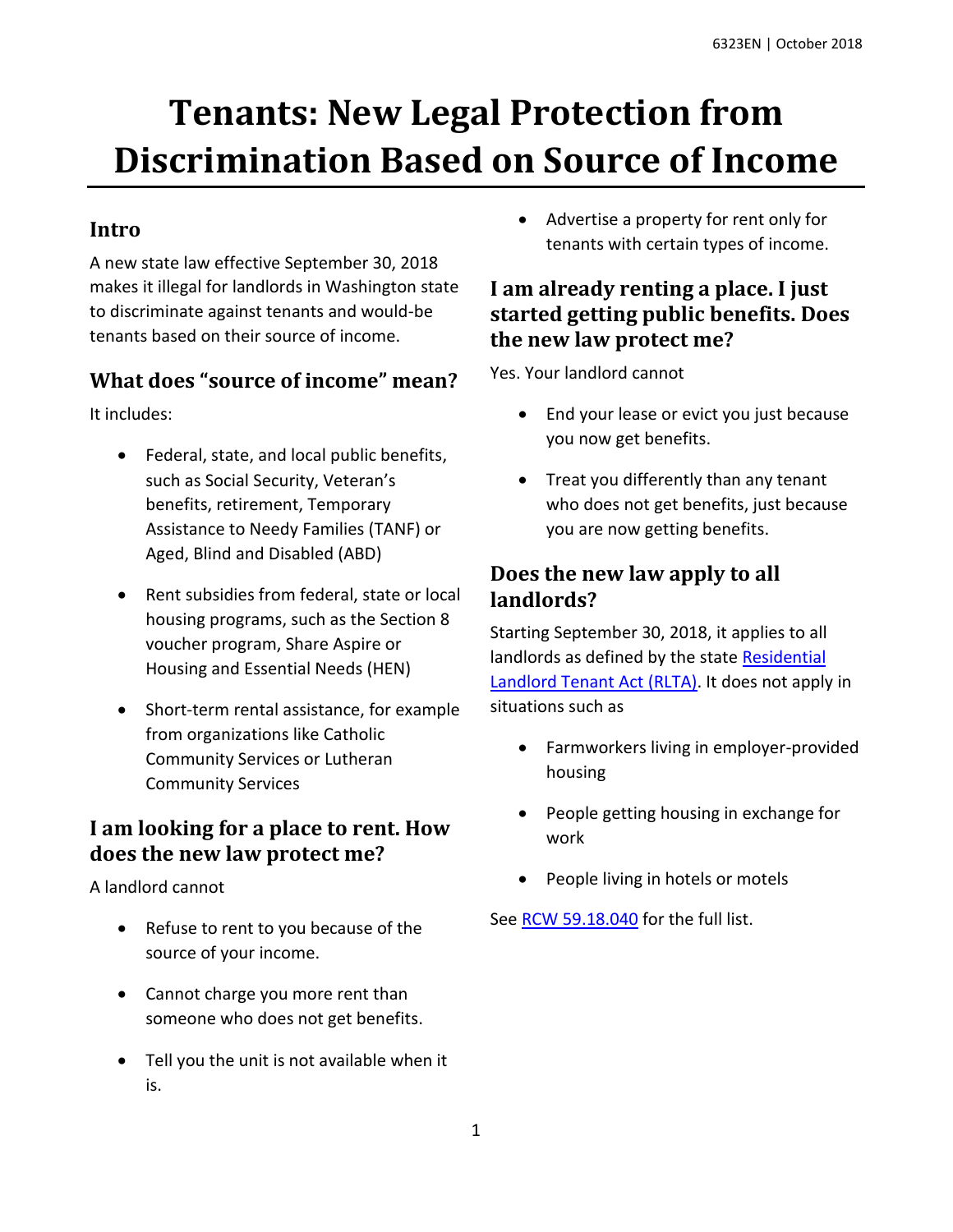## **Can a landlord still turn down my application for other reasons?**

**Yes**. The landlord can refuse to rent to you if all of these are true:

- The property must pass inspection for you to keep your rental assistance.
- It will cost more than \$1,500 to make sure the property will pass that inspection.
- The landlord cannot get the money to make the improvements.
	- [Tenant Screening: Your Rights](http://www.washingtonlawhelp.org/resource/new-state-law-what-a-landlord-needs-to-tell-y?ref=2lIvq) has more about your rights when applying for a rental.

### **I have a section 8 voucher. I am applying for an apartment after September 30, 2018. The landlord requires me to have income two or three times more than the rent amount. Does the landlord count just my portion of the rent?**

**Yes.** A landlord who uses the amount of your household income in deciding whether to rent to you can count only the portion of rent you are responsible for in determining if your income is enough.

**Example**: Jane applies for a unit renting for \$1,000/month. Jane's Section 8 Voucher will cover \$600 of the rent. The landlord requires all tenants to have a monthly income that is twice the rent amount. Before, Jane's income would have to be \$2,000 to qualify for the apartment. Under the new law, the landlord must subtract the voucher amount (\$600) from the total rent (\$1,000) before calculating if Jane's income is enough. In this case, Jane's portion of the rent is

\$400. So 2x Jane's portion of rent = \$800. Jane's monthly income only needs to be \$800 to qualify.

#### **I think the landlord denied my rental application because of my income. What can I do?**

You can take the landlord to court. If the judge agrees that the landlord illegally discriminated against you because of your source of income, you could win up to four and one-half times the amount of the monthly rent, plus costs and attorneys fees.

# **What else?**

The law also offers help to landlords to recover costs for damages to the apartment. If you have a subsidy like Section 8, and your landlord claims you damaged the unit, your landlord may be able to get these damages, up to \$5,000, paid for by the state.

A landlord can only get money from this state fund (the "mitigation fund") for damages beyond normal wear and tear. **A landlord who gets money from this state fund cannot then go after you for reimbursement for those damages**.

A landlord can also use money from the mitigation fund to pay for initial repairs and any rent lost between the time when they agree to rent to you and when you actually move in. A landlord who uses the mitigation fund for these things is required to rent to you.